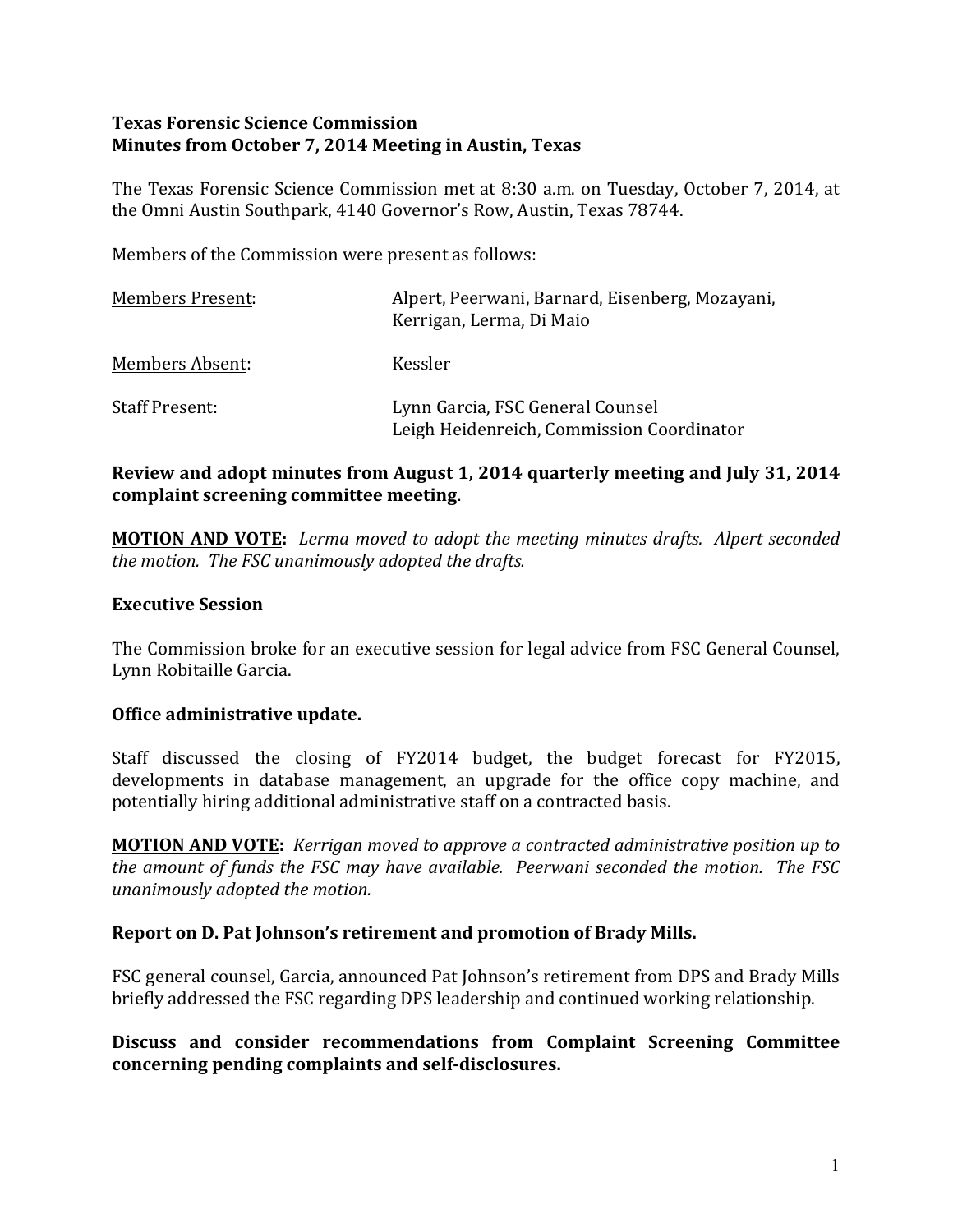## 1.  $\#14-16$  HPD - Lentz (DNA)

**MOTION AND VOTE:** *Kerrigan moved to table the complaint until more information can be obtained from the laboratory and to readdress the complaint at the FSC's January 2015 meeting. Peerwani seconded the motion. The FSC unanimously adopted the motion.* 

# 2. #14-17 Rivas (Cameron County DA's Office – DNA)

**MOTION AND VOTE:** Eisenberg moved to dismiss the complaint, because it does not allege any negligence and/or misconduct related to any forensic analysis and to direct staff to send a *letter to the complainant, providing contact information for the various Texas innocence clinics. Alpert seconded the motion. The FSC unanimously adopted the motion.* 

## 3. #14-19 Bexar County Medical Examiner's Office – Maddex (DNA)

**MOTION AND VOTE:** Alpert moved to dismiss the complaint, because it does not allege any *negligence and/or misconduct related to the DNA analysis referenced in the complaint. Kerrigan seconded the motion. Di Maio abstained from deliberation and voting. All other members present voted in favor of the motion. The FSC adopted the motion.* 

## 4. #14-18 DPS – Breath Alcohol Program Disclosure (Proficiency Test)

**MOTION AND VOTE:** Eisenberg moved to dismiss the complaint and issue a letter to DPS Office of Scientific Director stating that, given the information provided in the laboratory selfdisclosure, no further action is necessary at this time. Kerrigan seconded the motion. The FSC *unanimously adopted the motion.* 

#### 5. #14-20 DPS – Tyler (Controlled Substance)

**MOTION AND VOTE:** *Peerwani moved to dismiss the complaint and issue a letter to DPS* stating that, given the information provided in the *laboratory self-disclosure*, no further *action* is necessary at this time. Eisenberg seconded the motion. The FSC unanimously *adopted the motion.* 

#### 6. #14-21 DPS – El Paso (Controlled Substance)

**MOTION AND VOTE:** *Peerwani moved to table the complaint until the laboratory has the opportunity* to reweigh the 100 cases it has sent to the Lubbock laboratory. Barnard *seconded the motion. The FSC unanimously adopted the motion.* 

**Discussion of Attorney General opinion request regarding confidentiality of pending** laboratory self-disclosures under Article 38.01, Section 10 of the Texas Code of **Criminal Procedure.**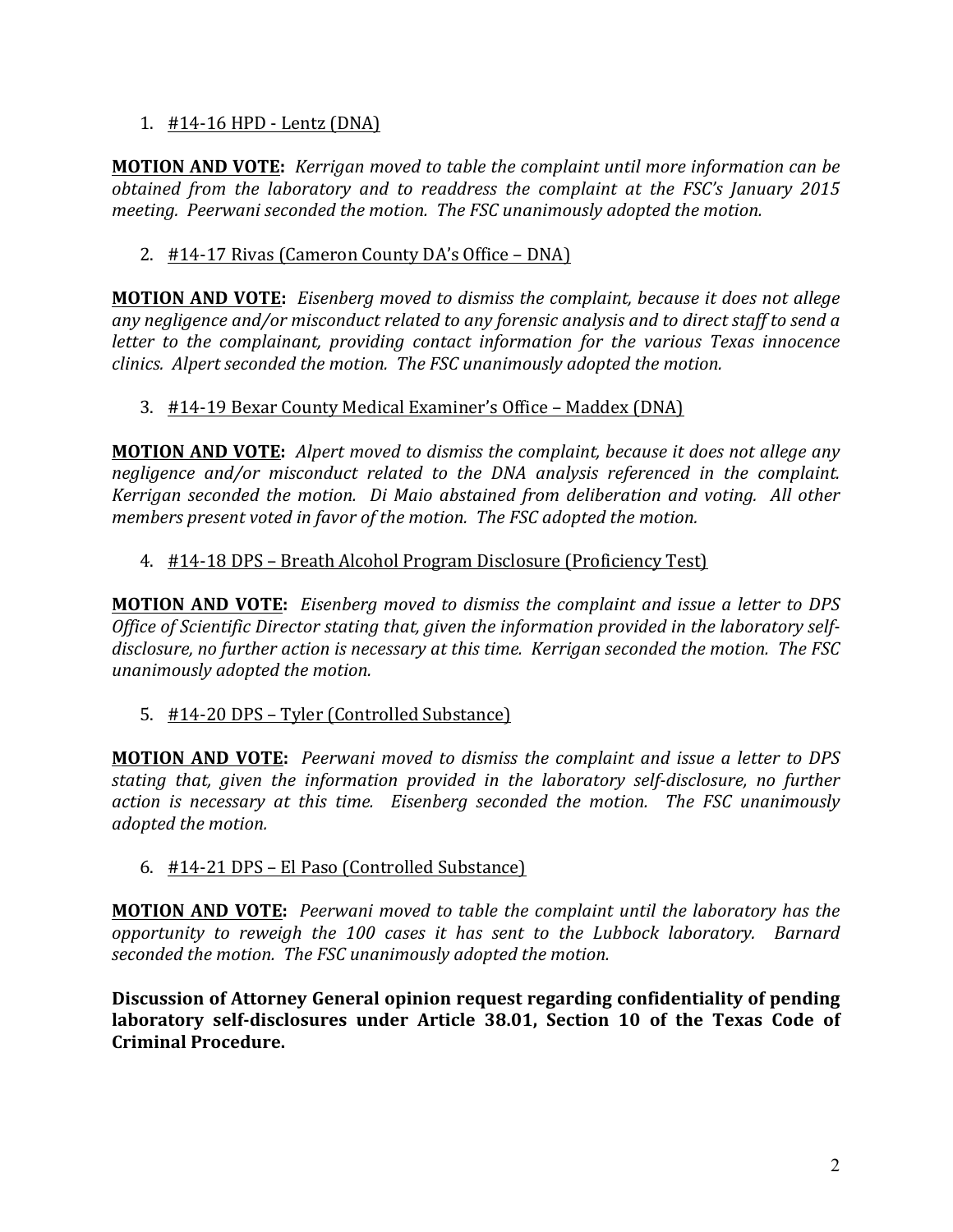Garcia reported the Attorney General responded to the FSC's opinion request, clarifying that the confidentiality exception in the Commission's statute applies to both complaints and laboratory self-disclosures.

## Update on arson case review and implementation of recommendations.

Nick Vilbas (Executive Director of the Innocence Project of Texas) provided an update on the ongoing arson case review.

## Update from hair microscopy panel meeting on September 12, 2014; discussion and deliberation on recommended action items.

Hair Microscopy Review Team members Deborah Lind, Nick Vilbas, and Melissa Valadez provided the Commission with an update on the hair review team's activities thus far. Garcia provided further information on documents and processes created by the team members.

## Update on Texas Department of Public Safety ("DPS") Houston regional crime laboratory self-disclosure #12-06, including latest re-test results from DPS.

Garcia provided an update from the DPS Houston regional crime laboratory's latest retesting results provided by the laboratory.

## **Discuss and consider adopting El Paso Police Department Crime Laboratory #11-11** language clarification addendum request from Texas Association of Crime Laboratory Directors ("TACLD").

Garcia provided a description of the language clarification from TACLD.

**MOTION AND VOTE:** *Kerrigan moved to adopt the revised language in the El Paso PD Crime* Lab #11-11 final report. Alpert seconded the motion. The FSC unanimously adopted the *motion.*

## **Update from Houston Forensic Science Center (Toxicology) #14-13 investigative** panel.

**MOTION AND VOTE:** Alpert moved to instruct the FSC's general counsel to draft a final *report issuing a negligence finding, including but not limited to the following observations:* 

- *1) Lack of timeliness in responding;*
- 2) *Delay* in issuance of amended report and corrective action;
- *3)* Facts and related observations communicated in the general counsel's summary *memorandum and presentation by Mr. Alpert; and*
- *4) Scientific leadership and laboratory culture issues.*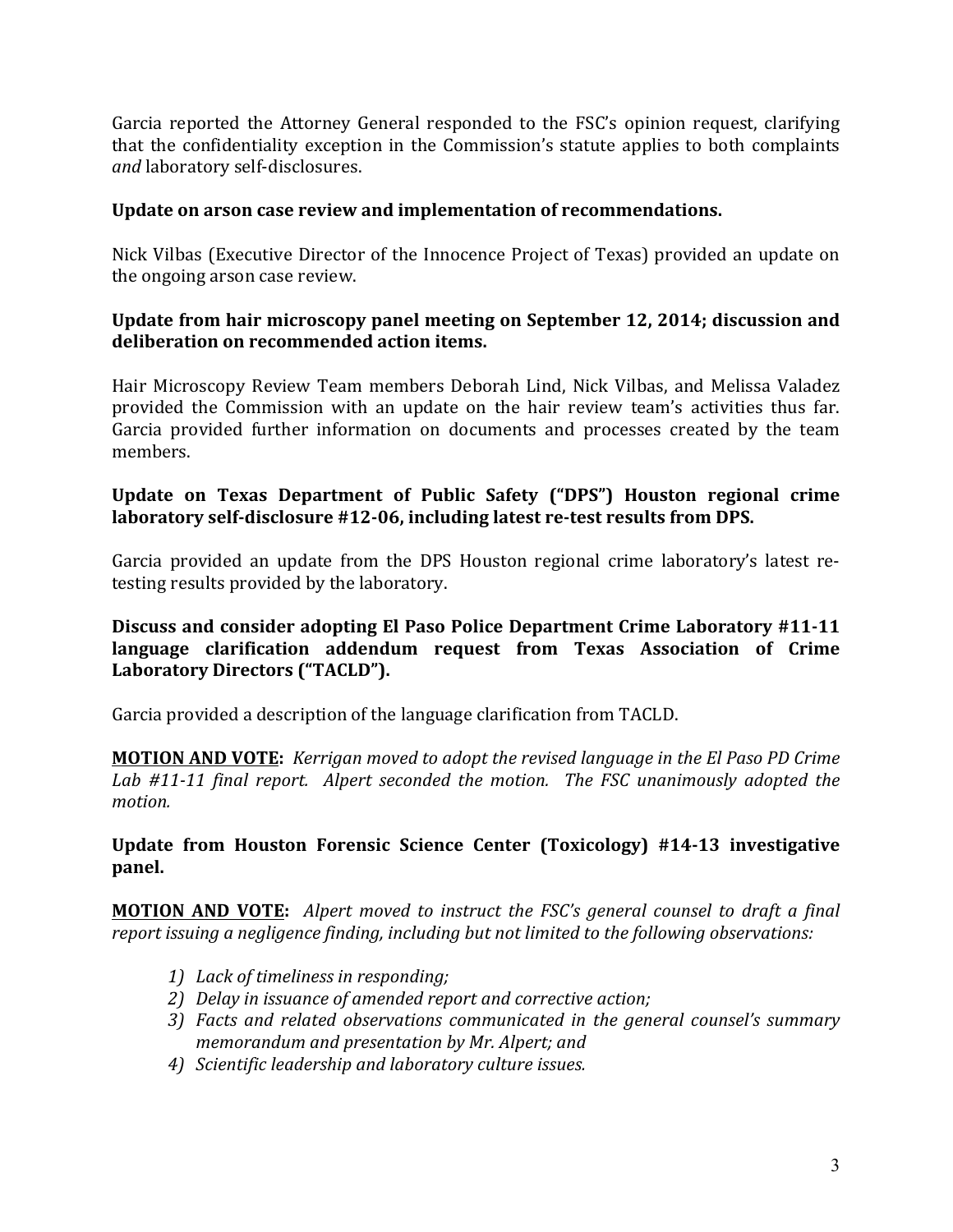*Staff* will present the draft report for review and adoption by commission members at its *January* 2015 meeting. Eisenberg seconded the motion. The FSC unanimously adopted the *motion.*

# **Update from Blazek (SWIFS - Firearms/Tool Marks) #14-08 investigative panel.**

See MOTION AND VOTE below.

# Update from IFL (Firearms/Tool Marks) #14-07 investigative panel.

The following motion and vote relates to the two above named complaints.

**MOTION AND VOTE:** Alpert moved to delegate to the complaint's investigative panels the *authority* to approve any estimate and hire expert *John Murdock,* assuming the cost is within *the FSC's budget for subject matter experts. Peerwani seconded the motion. The FSC unanimously adopted the motion.* 

## Update from Bell County (Digital Video Evidence) #14-1 investigative panel.

**MOTION AND VOTE:** Barnard moved to defer to the Chair of the investigative panel to get *an estimate and hire expert Grant Fredericks, assuming the estimate is within the FSC's budget for subject matter experts. Alpert seconded the motion. The FSC unanimously adopted the motion.*

#### Update from forensic development committee.

- a. Progress regarding certification training support at Sam Houston State University, including Commission partnership;
- b. Status of Web-based forensic training program in collaboration with New York Office of Forensic Services:
- c. Status of scenario-based ethics training program;
- d. Update from ASCLD/LAB assessor training held August 4-8, 2014 in Austin;
- e. Update from August 18-19 crime lab manager leadership academy in Houston;
- f. Update on Foresight support for Texas laboratories;
- g. Michael Morton Act training request from TACLD; and
- h. AAFS annual meeting abstracts.

Commission members discussed the above forensic development items. Members also discussed developing a root-case analysis training for analysts to better understand rootcause analysis. Staff will work to develop the training initiative.

Discussion of Texas Association of Crime Lab Director's final position statement on **statewide forensic certification/licensure in Texas and legislative request regarding same.**